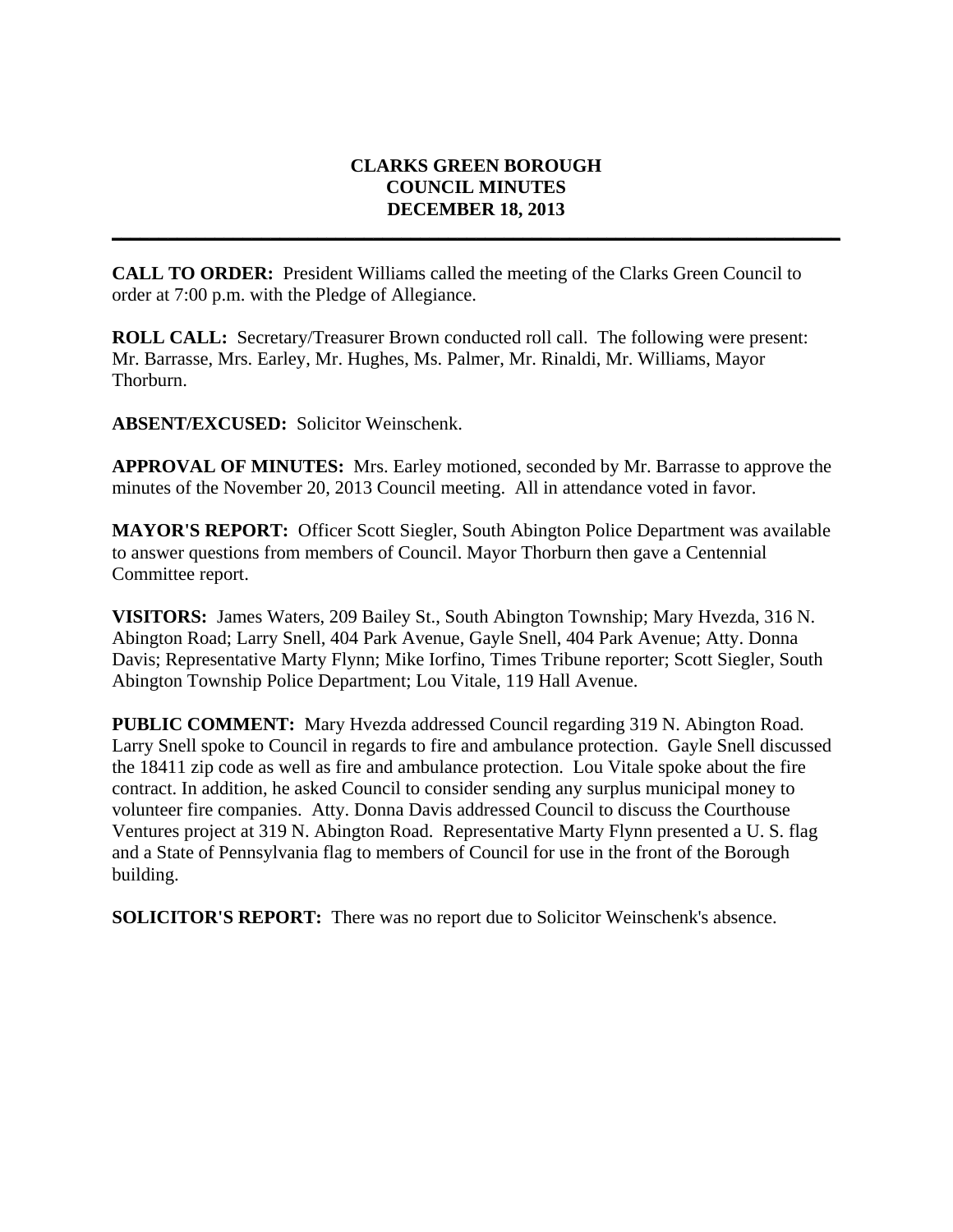**TREASURER'S REPORT AND BILL APPROVAL:** Mr. Hughes presented the Treasurer's Report which was filed for audit. Current fund balances are as follows:

| S | 13,514.23  |
|---|------------|
|   | 1,178.54   |
|   | 203,735.34 |
|   | 35,239.88  |
|   | 132,979.66 |
|   | 84,914.79  |
|   | 3,052.24   |
| S | 474,614.68 |
|   |            |

Various checking account balances were reviewed and discussed in comparison to last year's and last month's figures. Mr. Hughes also discussed comparisons on various items and amounts on the Budget vs. Actual report. With no questions from Council, Mr. Hughes motioned, seconded by Ms. Palmer to accept the Treasurer's Report and ratify the payment of the bills. Ms. Palmer, Mrs. Earley, Mr. Hughes, Mr. Barrasse, Mr. Rinaldi, Mr. Phillips and Mr. Williams voted in favor. Ms. Palmer asked if the Borough could join the Lackawanna County Association of Boroughs which meets Quarterly. The annual dues are \$100.00. Mr. Hughes reported that this item will be added to the 2014 Budget. Mr. Phillips discussed budgeting for a handicapped accessible power entrances to the Borough building at a cost of approximately \$5,000 per door. President Williams stated that the only power door needed would be the front door. Mr. Hughes discussed the Borough insurance coverage with DGK Insurance Services, Inc. Mr. Hughes motioned, seconded by Mrs. Earley to renew the Borough insurance coverage contract with DGK Insurance Services, Inc. Mr. Barrasse, Ms. Palmer, Mrs. Earley, Mr. Hughes, Mr. Williams, Mr. Rinaldi and Mr. Phillips voted in favor. In closing, Mr. Hughes gave an update of the delinquent sewer accounts.

**BUILDING & GROUNDS:** Mr. Phillips reported he is working on the grant proposal for the handicapped accessible door. Mr. Rinaldi gave a report on the price office stationary. Quotes were received from J & B Printing for \$875.00 and from Sprint Print, Inc. in the amount of \$748.92. Council discussion ensued. Mr. Rinaldi motioned, seconded by Mr. Barrasse to purchase stationary from Sprint Print in the amount of \$748.92. Mrs. Earley, Mr. Phillips, Mr. Rinaldi, Mr. Hughes, Mr. Williams, Mr. Barrasse voted in favor. Ms. Palmer voted against. Mr. Phillips discussed Planning Commission members whose terms expire at the end of 2013. President Williams responded that they have been notified and have both agreed to serve another term.

**HEALTH & SAFETY:** Mr. Barrasse discussed the renewal of the Fire and Ambulance Protection contract. He reminded members of Council, as well as visitors, that the sole focus is to provide the best fire protection and ambulance service to residents of the Borough. Mr. Barrasse thanked both Clarks Summit Fire Company and Chinchilla Hose Company for their input during this process. After discussion by members of Council, as well as guests, Mr. Phillips motioned, seconded by Ms. Palmer to award the Fire Protection and Ambulance contract to Clarks Summit Borough without the dual dispatch clause. Mr. Williams, Mr. Rinaldi, Mr. Barrasse, Ms. Palmer,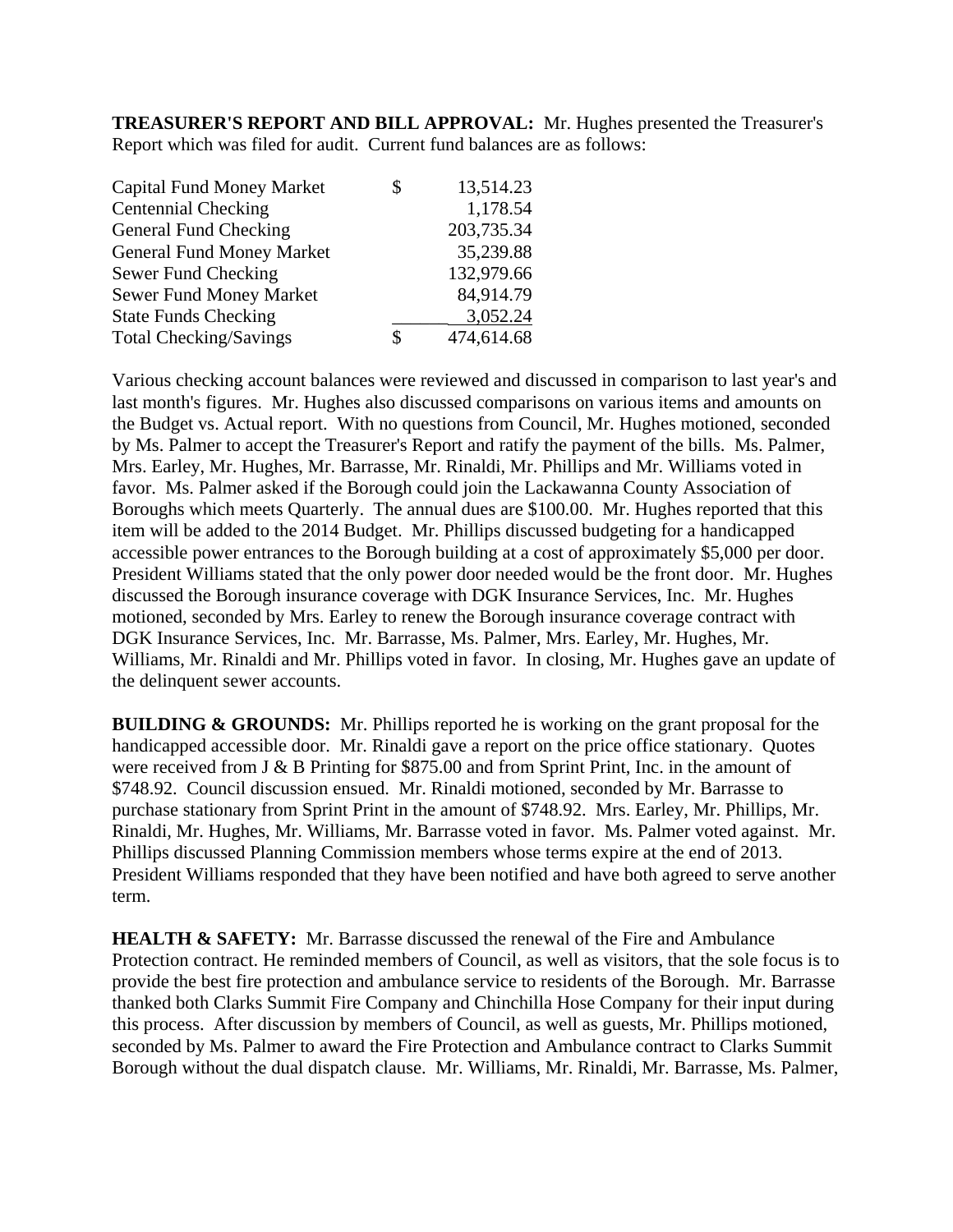Mrs. Earley, Mr. Phillips, and Mr. Hughes voted in favor. Mr. Hughes, as well as members of Council thanked Mr. Barrasse for all of his work on the fire and ambulance contract.

**PUBLIC WORKS:** Mrs. Earley reported the DPW has been busy with snow plowing. In addition, she noted another PennDot supervisor/inspector has been assigned to the Abington Road paving project. The DPW asked if they could attend a free breakfast seminar hosted by Slusser Bros. on January 16, 2014 for two hours regarding paving. Mrs. Earley motioned, seconded by Mr. Hughes to allow the DPW to attend a breakfast seminar on paving to be held January 16, 2014. Mr. Barrasse, Mr. Rinaldi, Mr. Phillips, Mr. Hughes, Ms. Palmer, Mrs. Earley and Mr. Williams voted in favor.

**REFUSE & RECYCLING:** Mr. Rinaldi has completed the ad and spec sheets for the Refuse and Recycling contract and will present them to Solicitor Weinschenk by the end of the week for review. After the Solicitor reviews them, the ad will be placed. The ad will state the bids will be due the Monday before the February regular meeting which will allow Council to review them and award the contract at the February Council meeting. Ms. Palmer asked that Council be allowed to see the ad before it is placed in the paper. Mr. Rinaldi responded that everyone on Council will get a copy. In addition, he reported there have been no complaints regarding the trash hauler.

**PERSONNEL:** Ms. Palmer will call for an Executive Session after the committee reports are completed.

**AAJRB:** Ms. Palmer reported she was out of town and unable to attend the Rec Board meeting. She reported the meeting was an annual get-together.

**ACOG:** Ms. Palmer reported the ACOG meeting was the same day as the Rec Board meeting, therefore she was out of town and unable to attend. She reported the Comcast agreement was discussed at the meeting.

**OLD BUSINESS:** In Solicitor Weinschenk's absence, President Williams discussed the issues facing Council regarding the Courthouse Square Ventures project. He reported that Council is not prepared to come to any type of resolution at tonight's meeting. After Council discussion, it was agreed to talk further about this at the Work Session when the Borough Solicitor is in attendance. Atty. Donna Davis discussed reopening the Hearing. Ms. Palmer motioned, seconded by Mr. Hughes to re-open the Hearing. Ms. Palmer voted in favor. Mr. Williams, Mr. Rinaldi, Mr. Phillips, Mr. Barrasse, Mrs. Earley and Mr. Hughes voted against. Atty. Donna Davis asked if anybody is going to respond to her or should she not waste her time? Mrs. Earley replied that the Borough Attorney is not in attendance. Mrs. Hvezda then asked if a vote and a decision would take place at the January meeting. Mr. Rinaldi replied unless there is another extension, there must be a decision, otherwise it will be deemed approved. Mrs. Hvezda then stated her concerns regarding traffic issues and home values. Mr. Barrasse discussed a monetary spending amount for office staff. Mr. Barrasse motioned, seconded by Mr. Rinaldi to allow the office staff to spend \$200 per year and to provide receipts for the expenditures. Mr. Barrasse, Mr. Rinaldi, Mr. Hughes, Mr. Phillips, Ms. Palmer, Mrs. Earley and Mr. Williams voted in favor. Mr. Hughes reported that at the December 4, 2013 Work Session, Council met in Executive